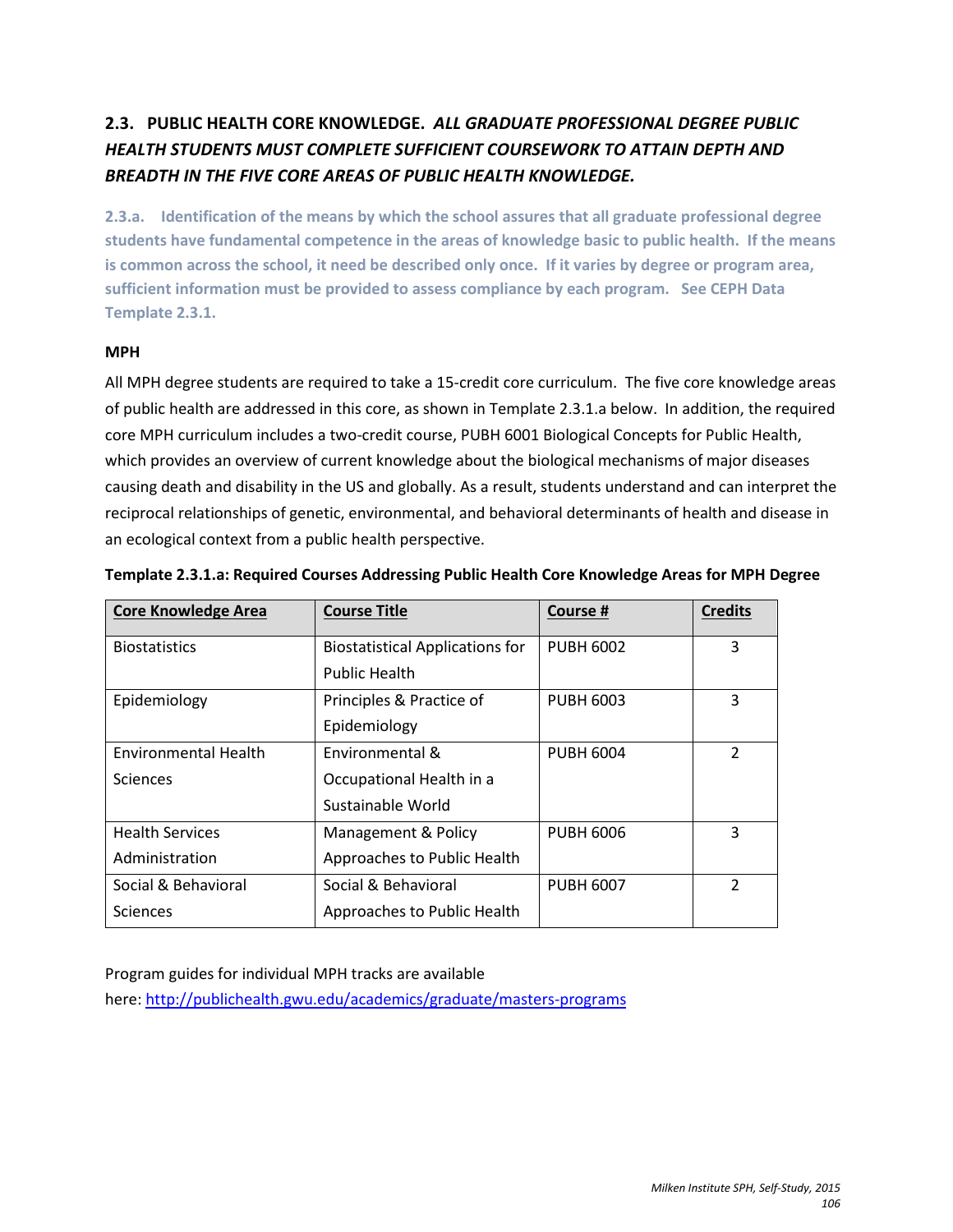# **Residential MHA**

The MHA program incorporates the foundations of knowledge basic to public health by offering coursework that is applied to the health care industry. Core courses address business and medical informatics training, knowledge of health care systems, management theory, healthcare finance, ethics, law, policy, critical values in decision-making, and specialized topics relating to the healthcare industry. This 50-credit program requires 31 core credits in addition to three-nine credits of field experience. See Template 2.3.1.b below.

| <b>Core Knowledge Area</b>              | <b>Course Title</b>                                                      | Course #         | <b>Credits</b> |
|-----------------------------------------|--------------------------------------------------------------------------|------------------|----------------|
| <b>Biostatistics</b>                    | <b>Medical Informatics</b>                                               | <b>HSML 6208</b> | $\overline{2}$ |
|                                         | <b>Health Services Information</b><br>Applications                       | <b>HSML 6207</b> | $\overline{2}$ |
|                                         | Quantitative Methods &<br>Epidemiology                                   | <b>HSML 6206</b> | 3              |
|                                         | <b>Quantitative Methods &amp;</b><br>Epidemiology                        | <b>HSML 6206</b> | 3              |
| Epidemiology                            | <b>Health Services Finance</b>                                           | <b>HSML 6209</b> | $\overline{2}$ |
|                                         | <b>Health Services Financial</b><br>Applications                         | <b>HSML 6210</b> | $\overline{2}$ |
|                                         | <b>Health Economics</b>                                                  | <b>HSML 6211</b> | $\overline{2}$ |
| <b>Environmental Health Sciences</b>    | <b>Environmental &amp; Occupational</b><br>Health in a Sustainable World | <b>PUBH 6004</b> | $\overline{2}$ |
| <b>Social &amp; Behavioral Sciences</b> | <b>Community Health</b><br>Management/Advocacy                           | <b>HSML 6212</b> | $\overline{2}$ |
| <b>Health Services Administration</b>   | Introduction to Health<br>Management                                     | <b>HSML 6203</b> | 2              |
|                                         | Health Services Marketing &<br>Planning                                  | <b>HSML 6213</b> | 2              |
|                                         | Human Resources Management &<br><b>Organizational Behavior</b>           | <b>HSML 6216</b> | $\overline{2}$ |
|                                         | Seminar- Health Services<br>Management & Leadership                      | <b>HSML 6218</b> | 2              |
|                                         | Management- Acute Care Hospital                                          | <b>HSML 6231</b> | $\overline{2}$ |
|                                         | Managing/Skilled Nursing Facility                                        | <b>HSML 6237</b> | 3              |
|                                         | <b>Ambulatory Care Management</b>                                        | <b>HSML 6238</b> | $\overline{2}$ |

# **CEPH Data Template 2.3.1.b: Required Courses Addressing Public Health Core Knowledge Areas for MHA Degree**

For complete program information:<http://publichealth.gwu.edu/programs/health-administration-mha>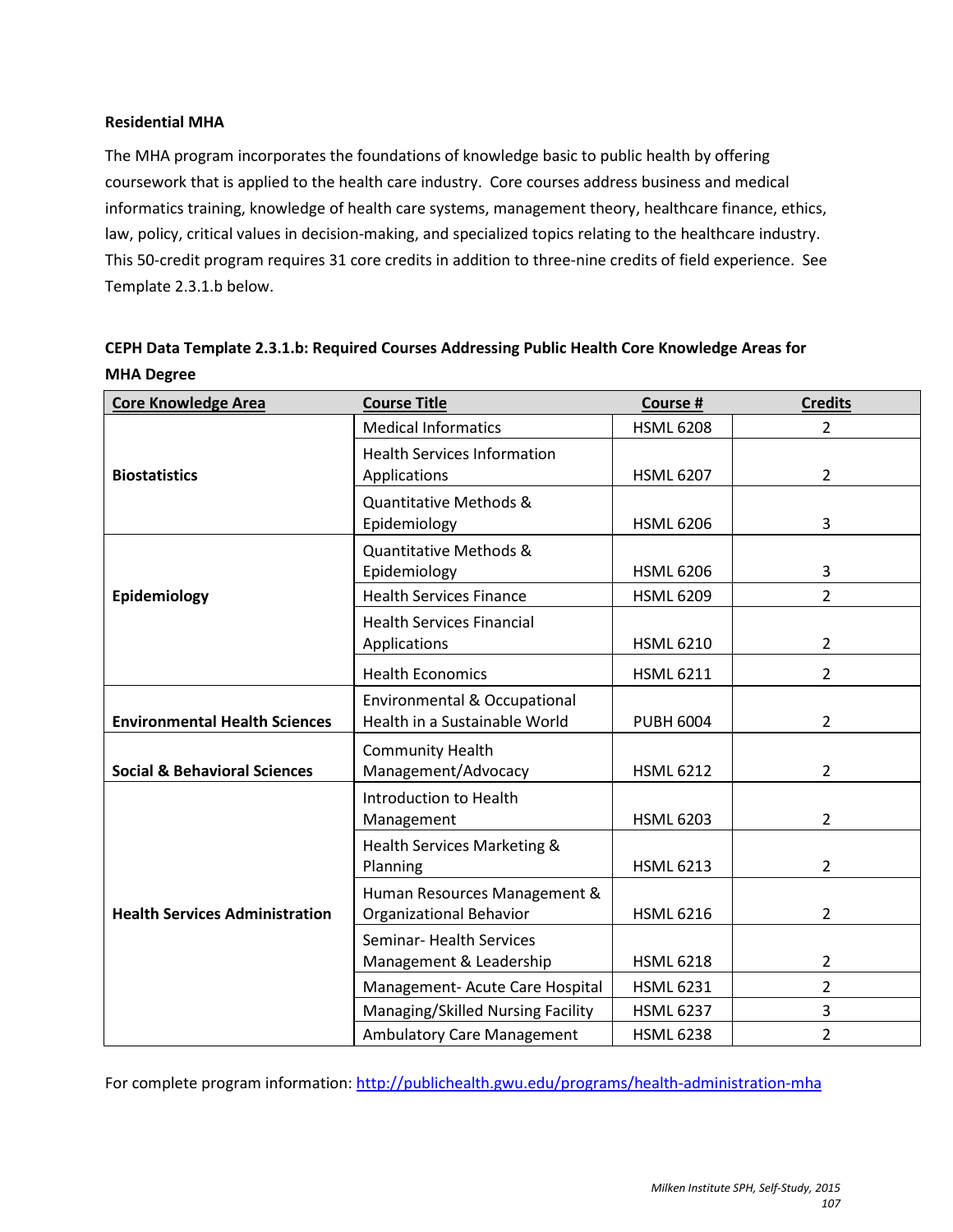#### **Executive MHA**

This executive master's program offers professionals working in healthcare and health services the opportunity to earn a Master of Health Administration degree and gain the skills and knowledge they need to assume a leadership role in their organizations. This hybrid program consists of eight "modules" that include pre-recorded, asynchronous content, live face-to-face online classes, live team sessions, immersive multimedia coursework; and team projects. The program also includes four face-to-face immersive experiences; two in leadership and ethics, one in health system analysis and one for the culminating experience final presentation.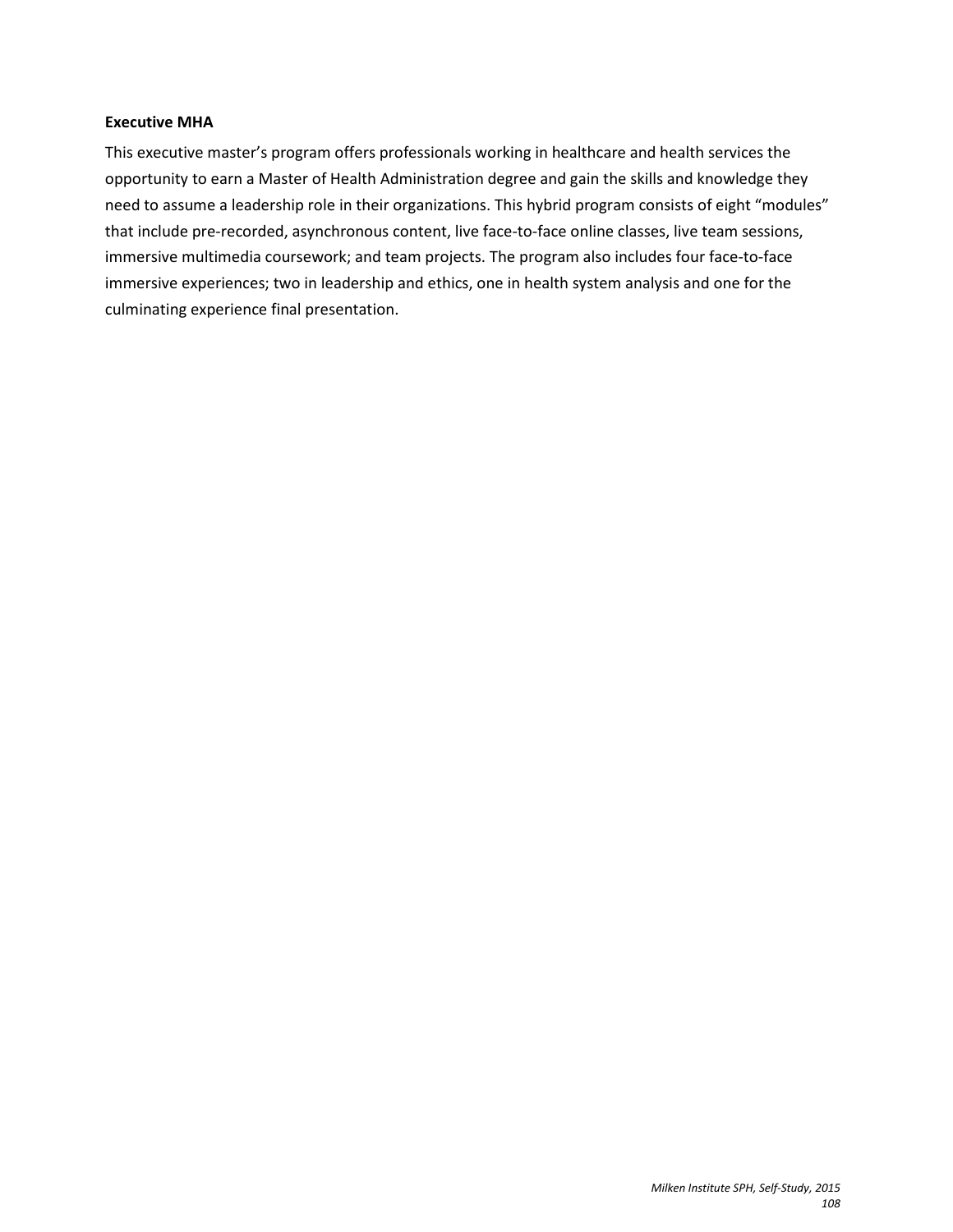**CEPH Data Template 2.3.1.c: Required Courses Addressing Public Health Core Knowledge Areas for Executive MHA Degree**

| <b>Core Knowledge Area</b>              | <b>Course Title</b>               | Course #          | <b>Credits</b> |
|-----------------------------------------|-----------------------------------|-------------------|----------------|
|                                         | Medical Informatics & Decision    | <b>HSML 6265/</b> |                |
|                                         | Management                        | Module 2          | 5              |
|                                         | <b>Economics and Quantitative</b> | <b>HSML 6268/</b> |                |
| <b>Biostatistics</b>                    | Methods                           | Module 5          | 5              |
|                                         |                                   | HSML 6266/        |                |
|                                         | Healthcare Financial Management   | Module 3          | 5              |
|                                         | Capstone-Systems Thinking &       | HSML 62xx/        |                |
|                                         | Learning                          | Module 8          | 4              |
|                                         | <b>Economics and Quantitative</b> | <b>HSML 6268/</b> |                |
| Epidemiology                            | Methods                           | Module 5          | 5              |
|                                         | <b>Quality &amp; Performance</b>  | <b>HSML 6269/</b> |                |
|                                         | Improvement                       | Module 6          | 5              |
|                                         |                                   | <b>HSML 6267/</b> |                |
| <b>Environmental Health Sciences</b>    | <b>Community Engagement</b>       | Module 4          | 5              |
|                                         |                                   | <b>HSML 6267/</b> |                |
|                                         | <b>Community Engagement</b>       | Module 4          | 5              |
|                                         |                                   | <b>HSML 6255/</b> |                |
| <b>Social &amp; Behavioral Sciences</b> | Leadership & Ethics - I           | Immersion I       | 1.5            |
|                                         |                                   | <b>HSML 6256/</b> |                |
|                                         | Leadership & Ethics-II            | Immersion II      | 3              |
|                                         | Healthcare Management &           | <b>HSML 6264/</b> |                |
|                                         | Strategy                          | Module 1          | 5              |
|                                         | Medical Informatics & Decision    | <b>HSML6265/</b>  |                |
|                                         | Management                        | Module 2          | 5              |
|                                         |                                   | <b>HSML 6266/</b> |                |
| <b>Health Services Administration</b>   | Healthcare Financial Management   | Module 3          | 5              |
|                                         | <b>Economics and Quantitative</b> | <b>HSML 6268/</b> |                |
|                                         | Methods                           | Module 5          | 5              |
|                                         | Quality & Performance             | <b>HSML 6269/</b> |                |
|                                         | Improvement                       | Module 6          | 5              |
|                                         | Capstone-Systems Thinking &       | HSML 62xx/        |                |
|                                         | Learning                          | Module 8          | 4              |
|                                         |                                   | HSML 62xx/        |                |
|                                         | Healthcare Law and Policy         | Module 7          | 5              |

For complete program information for the Executive MHA: [http://mha.gwu.edu/.](http://mha.gwu.edu/)